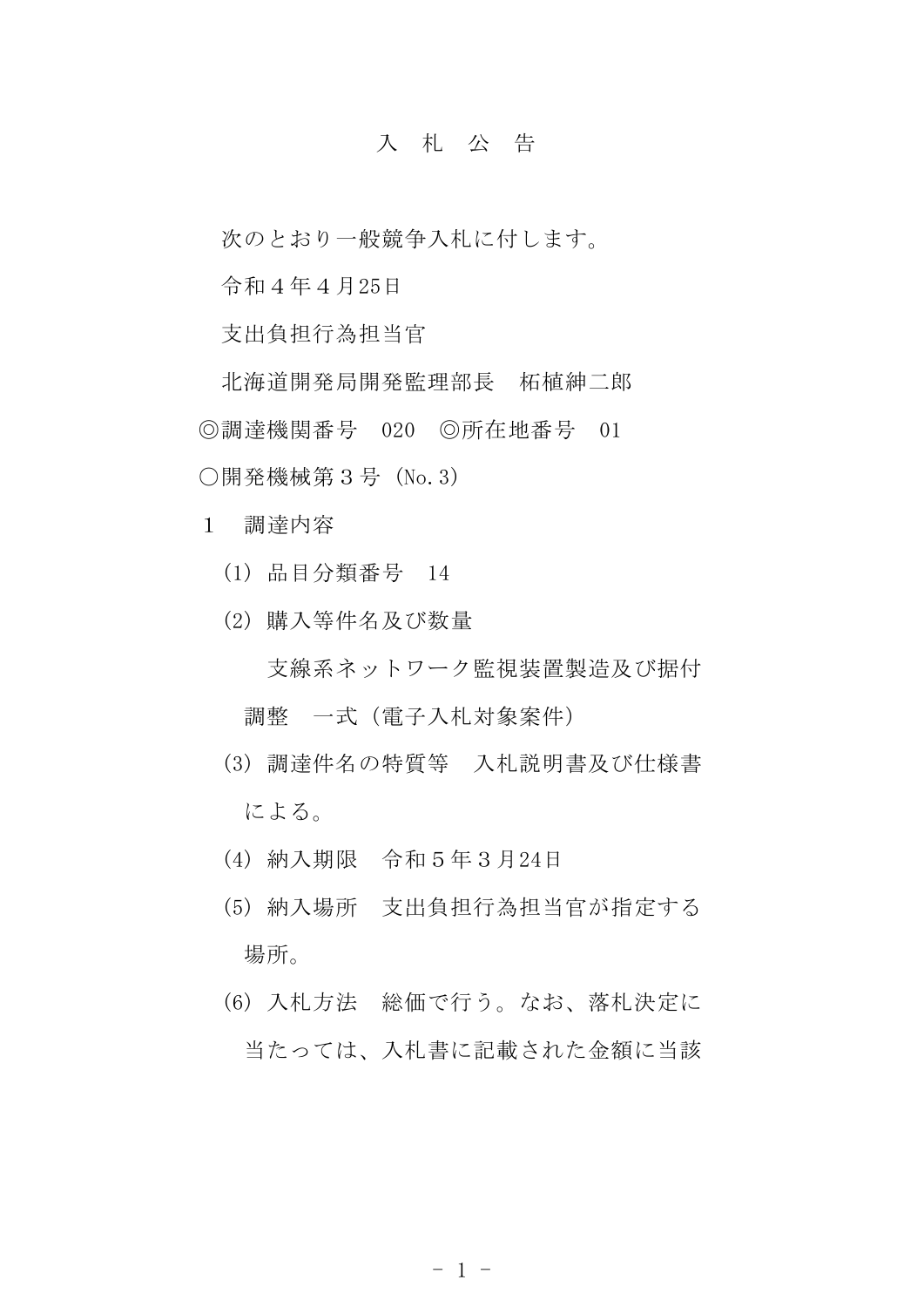金額の100 分の10に相当する額を加算した金 額(当該金額に1円未満の端数があるときは、 その端数金額を切り捨てた金額)をもって落 札価格とするので、入札者は、消費税及び地 方消費税に係る課税事業者であるか免税事業 者であるかを問わず、見積もった契約金額の 110分の100に相当する金額を記載した入札書 を提出すること。

- (7) 電子調達システムの利用 本案件は、申請 書等の提出及び入札を電子調達システムで行 う対象案件である。なお、電子調達システム により難い場合は、紙入札方式参加願を提出 するものとする。
- 2 競争参加資格
	- (1) 予算決算及び会計令第70条及び第71条の規 定に該当しない者であること。
	- (2) 令和04・05・06年度国土交通省競争参加資 格(全省庁統一資格)「物品の製造」又は「物 品の販売」において、A又はB等級に格付け され、北海道地域の競争参加資格を有する者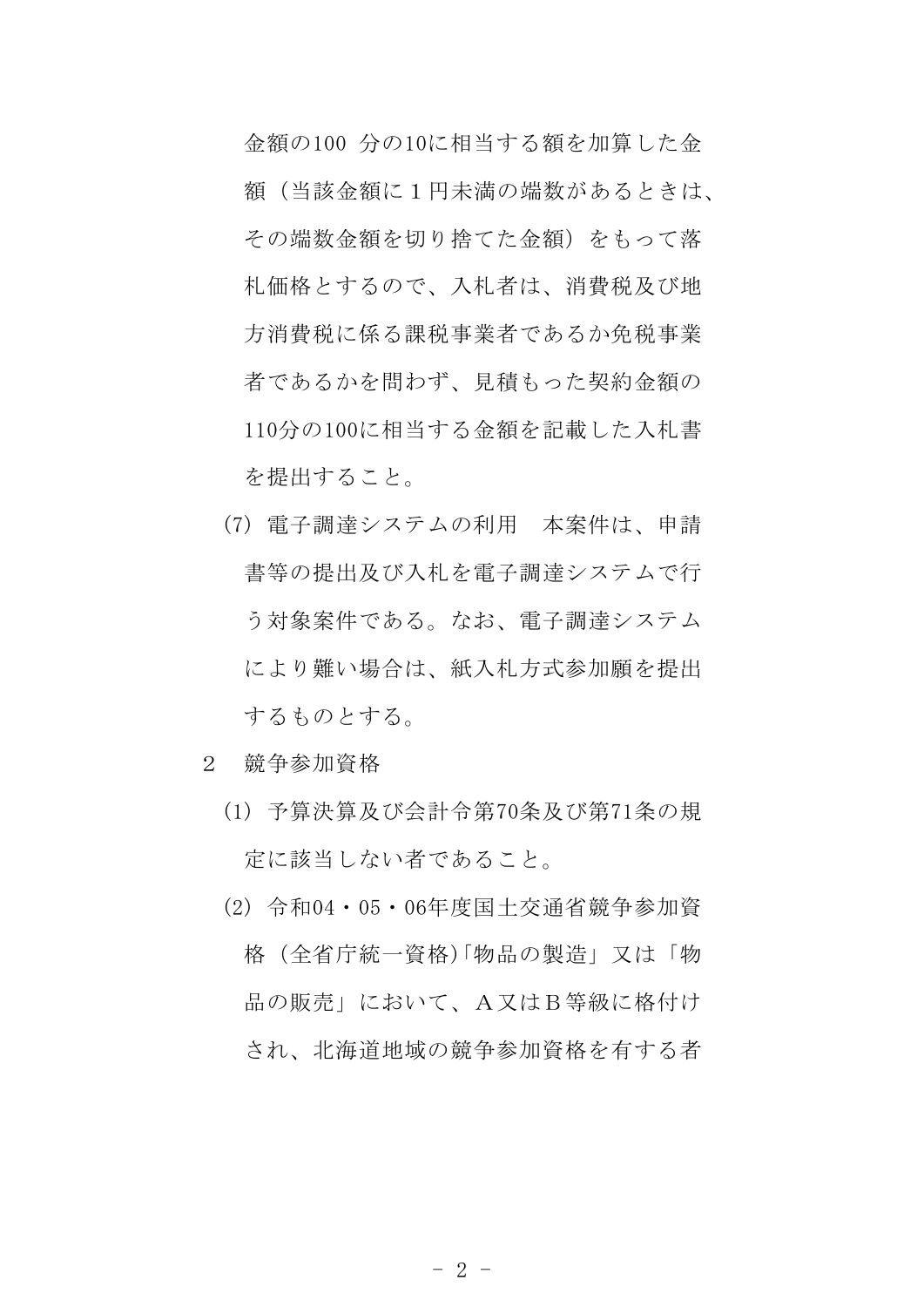であること。

- (3) 会社更生法に基づき更生手続開始の申立て がなされている者又は民事再生法に基づき再 生手続開始の申立てがなされている者(「競争 参加者の資格に関する公示」に基づき書類を 提出した者を除く。)でないこと。
- (4) 当該装置又は類似品に係る、製造、改修、 据付調整、工事のいずれかの実績があること を証明した者であること。
- (5) 申請書等の受領期限から開札の時までの間 に、北海道開発局長から指名停止を受けてい ないこと。
- (6) 電子調達システムを利用する場合は、電子 証明書(ICカード)を取得していること。
- (7) 警察当局から、暴力団員が実質的に経営を 支配する者又はこれに準ずるものとして、国 土交通省公共事業等からの排除要請があり、 当該状態が継続している者でないこと。
- 3 入札書の提出場所等
	- (1) 入札書の提出場所、契約条項を示す場所、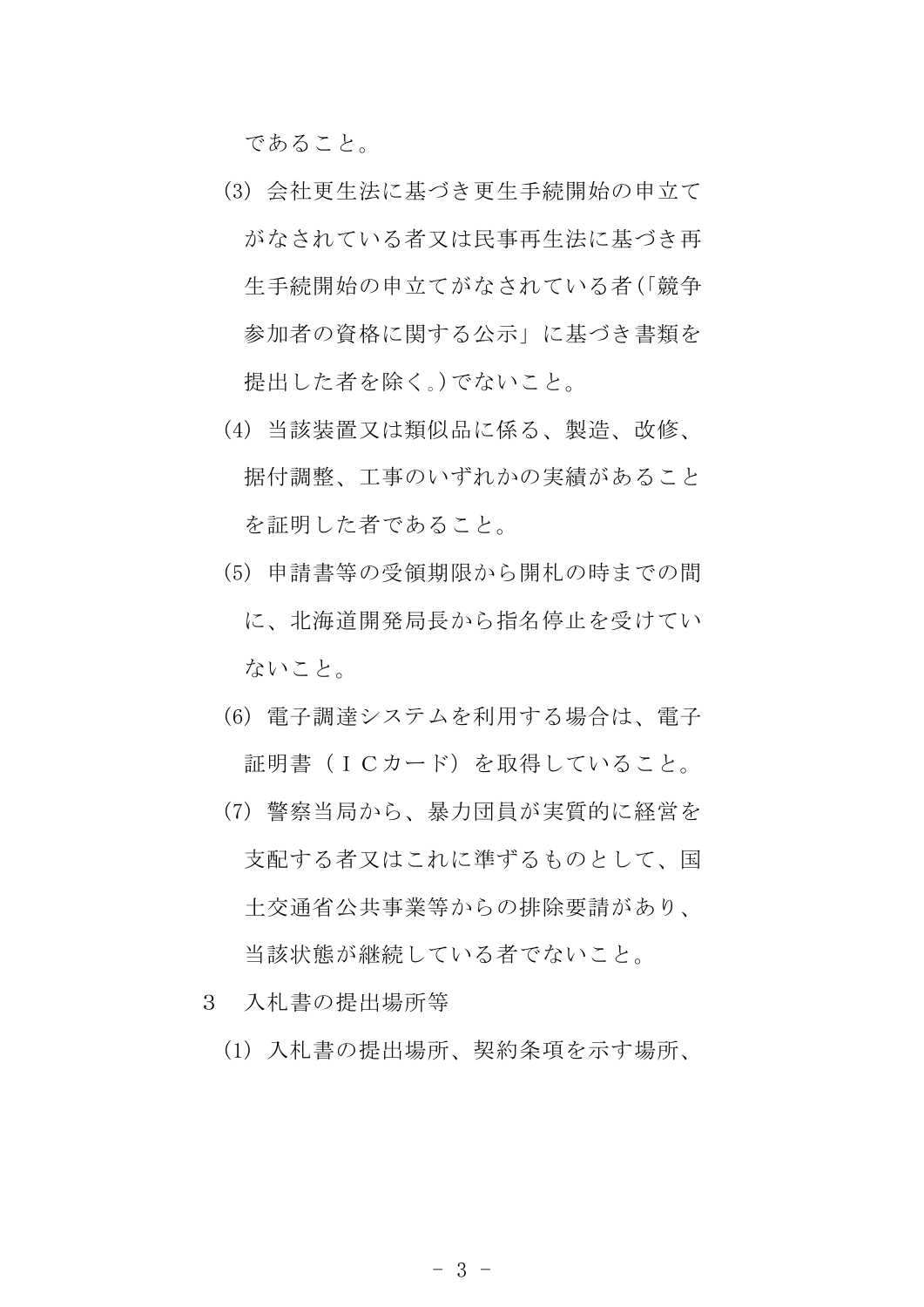入札説明書の交付場所及び問い合わせ先

〒060 -8511 札幌市北区北8条西2丁目 北海道開発局事業振興部機械課機械予算係

伊藤 正規 電話011-709-2311 内線5399

(2) 電子調達システムのURL及び問い合わせ 先

政府電子調達(GEPS)

https://www.geps.go.jp/

上記3(1)の問い合わせ先に同じ。

- (3) 入札説明書の交付方法 上記3(1)の交付 場所にて交付する。
- (4) 電子調達システムによる入札書類データ (申請書等)の受領期限及び紙入札方式によ る申請書等の受領期限 令和4年5月25日12 時00分
- (5) 電子調達システムによる入札書及び紙入札 方式による入札書の受領期限 令和4年6月 21日12時00分
- (6) 開札の日時及び場所 令和4年6月23日10 時20分 北海道開発局事業振興部機械課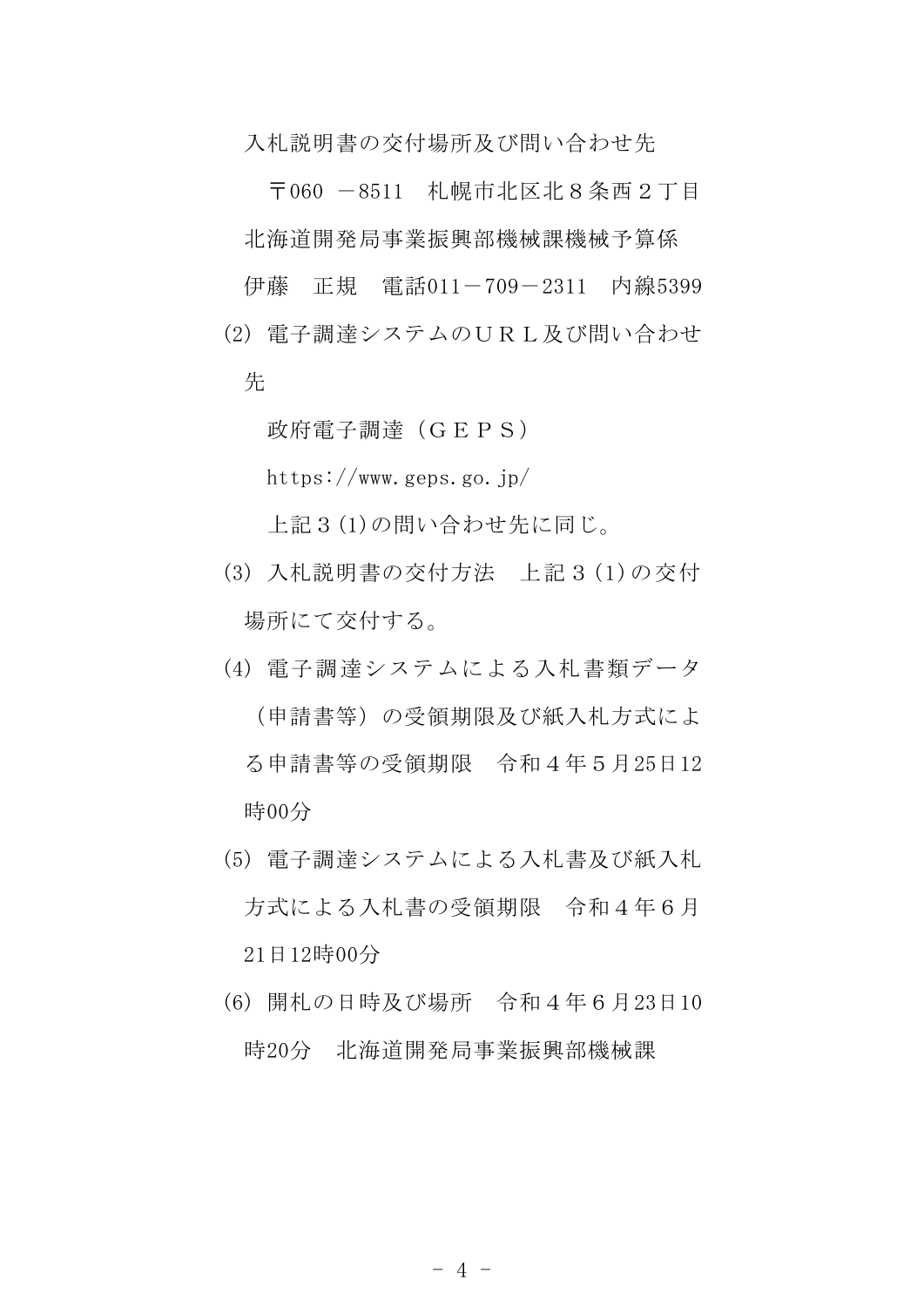- 4 その他
	- (1) 契約手続において使用する言語及び通貨 日本語及び日本国通貨。
	- (2) 入札保証金及び契約保証金 免除。
	- (3) 入札者に要求される事項
		- ① 電子調達システムにより参加を希望する 者は、入札書類データ(申請書等)を所定 の受領期限までに上記3(2)に示すURL に提出しなければならない。
		- ② 紙入札方式により参加を希望する者は、 必要な申請書等を所定の受領期限までに上 記3(1)に示す場所に提出しなければなら ない。

なお、上記①及び②のいずれの場合も、開 札日の前日までの間において、支出負担行為 担当官から当該書類に関し説明を求められた 場合は、それに応じなければならない。

(4) 入札の無効 本公告に示した競争参加資格 のない者のした入札及び入札に関する条件に 違反した入札は無効とする。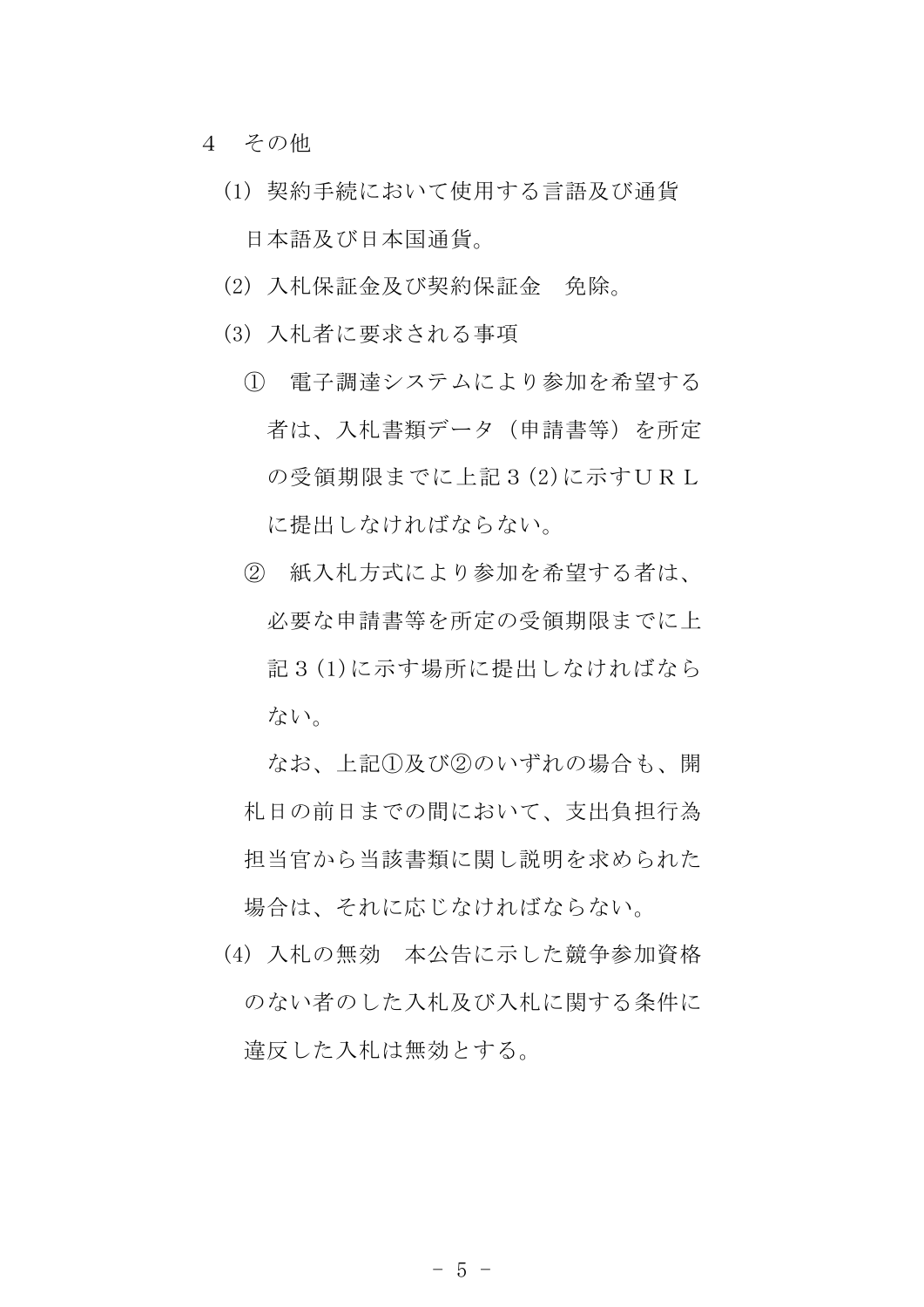- (5) 契約書作成の要否 要。
- (6) 落札者の決定方法 予算決算及び会計令第 79条の規定に基づいて作成された予定価格の 制限の範囲内で最低価格をもって有効な入札 を行った者を落札者とする。ただし、落札者 となるべき者の入札価格によっては、その者 により当該契約の内容に適合した履行がなさ れないおそれがあると認められるとき、又は その者と契約を締結することが公正な取引の 秩序を乱すこととなるおそれがあって著しく 不適当であると認められるときは、予定価格 の制限の範囲内の価格をもって入札した他の 者のうち最低価格をもって入札した者を落札 者とすることがある。
- (7) 手続における交渉の有無 無。
- (8) 競争参加資格の決定を受けていない者の参 加 上記2(2)に掲げる一般競争参加資格の 決定を受けていない者も上記3(4)により申 請書等を提出することができるが、競争に参 加するためには、開札の時において、当該資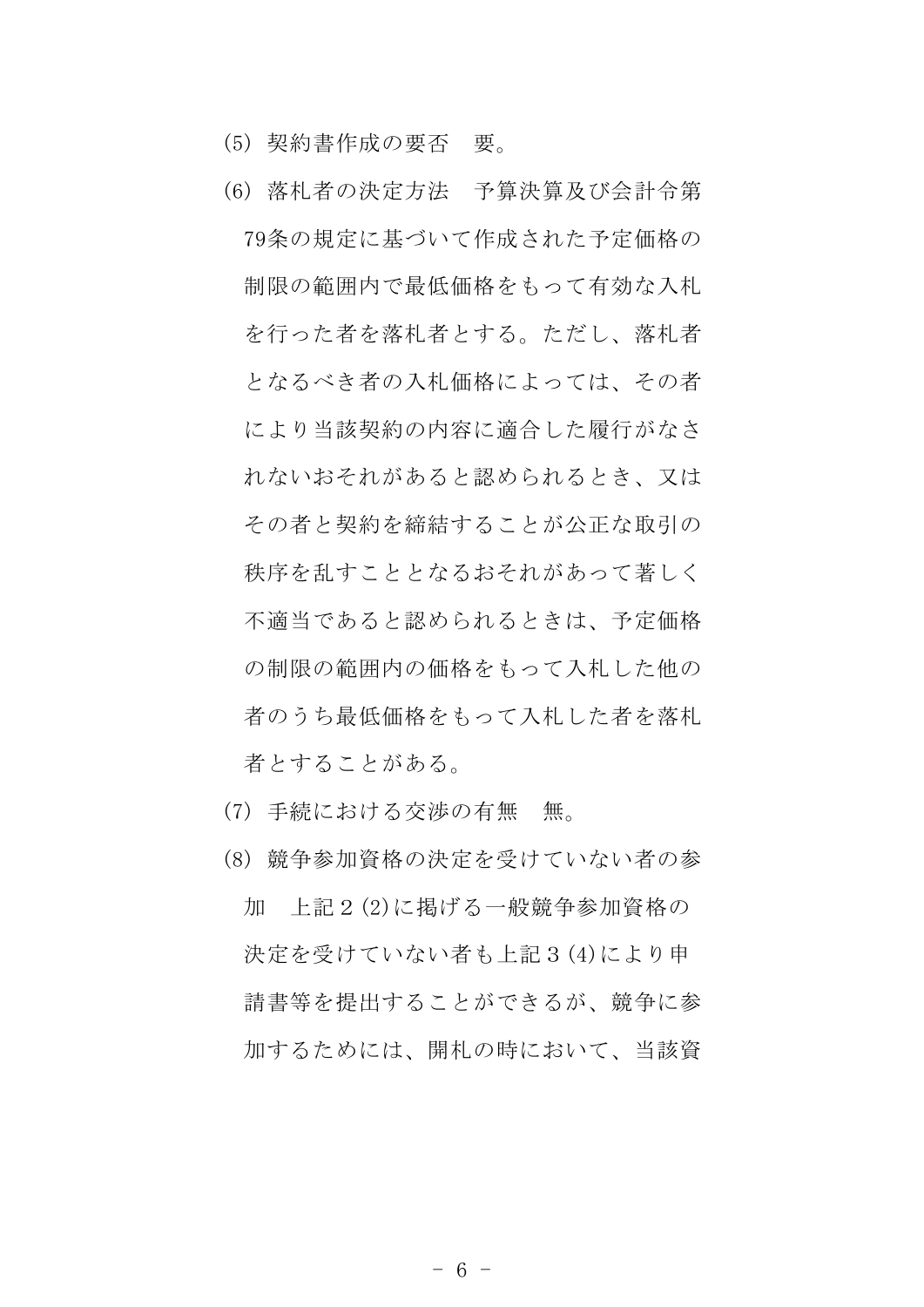格の決定を受け、かつ、競争参加資格の確認 を受けていなければならない。なお、当該資 格の申請は「競争参加者の資格に関する公示」 (令和3年3月31日付官報)により随時受け 付ける。

(9) その他 詳細は入札説明書による。

5 Summary

- (1) Official in charge of disbursement of the procuring entity: TSUGE Shinjirou, Director of Development Administration Department, Hokkaido Regional Development Bureau
- (2) Classification of the products to be procured: 14
- (3) Nature and quantity of the products to be purchased: 1 set of Branch Netwrok Supervisory Equipment
- (4) Delivery period: 24 March 2023
- (5) Delivery place: The place specified by the Obligating Officer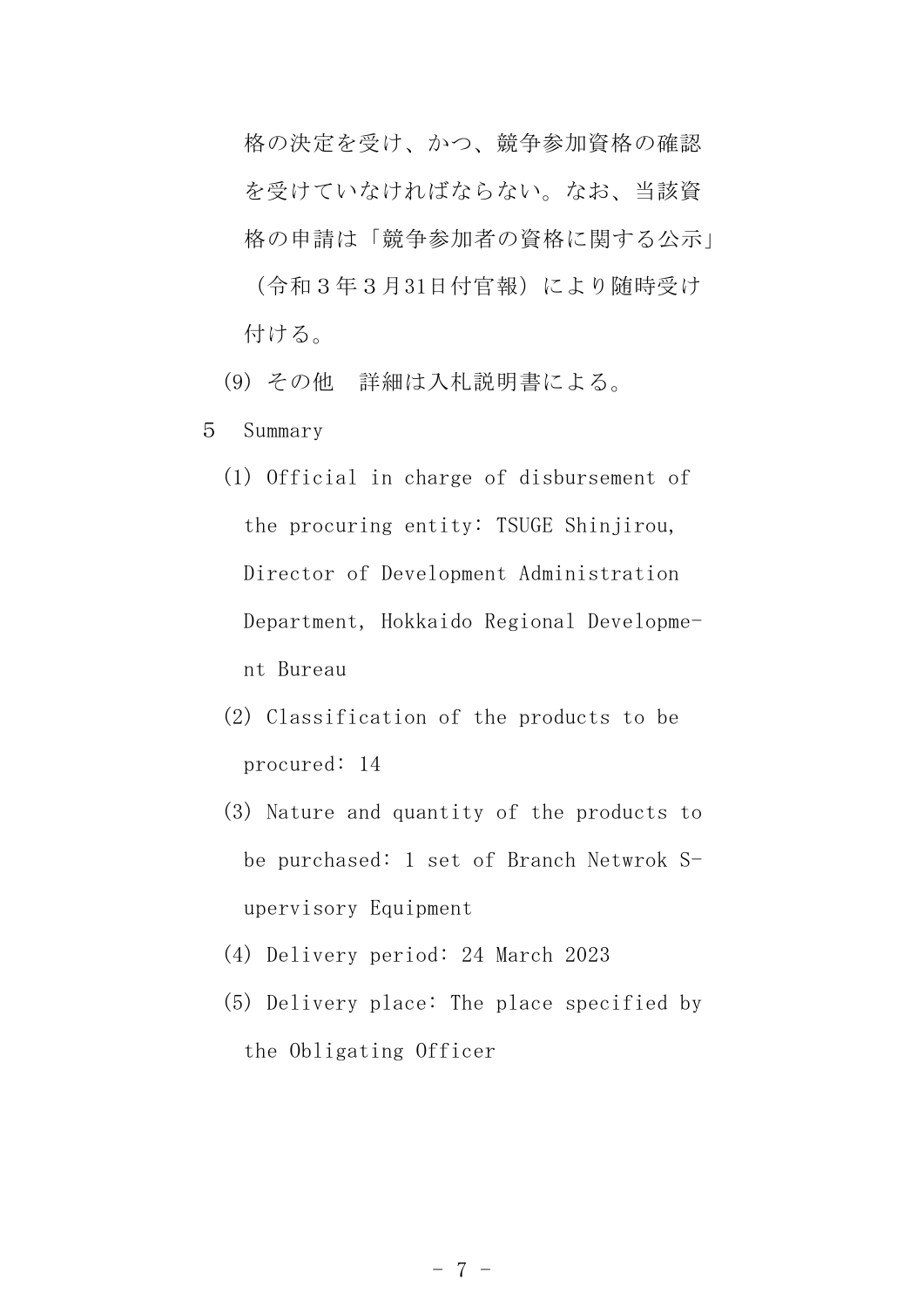- (6) Qualification for participating in the tendering procedures: Suppliers eligible for participating in the proposed tender are those who shall:
	- ① not come under Article 70 and 71 of the Cabinet Order concerning the Budget, Auditing and Accounting
	- ② have Grade A or B in terms of the qualification for participating in tenders of the"manufacture of product" or "sale of product" by Ministry of Land, Infrastructure, Transport and Tourism (Single qualification for every ministry and agency) in Hokkaido region in the fiscal year of 2022・2023・2024
	- ③ have proven to have actually Production or Improvement or Installation or Construction the products concerned of the products with performance similar